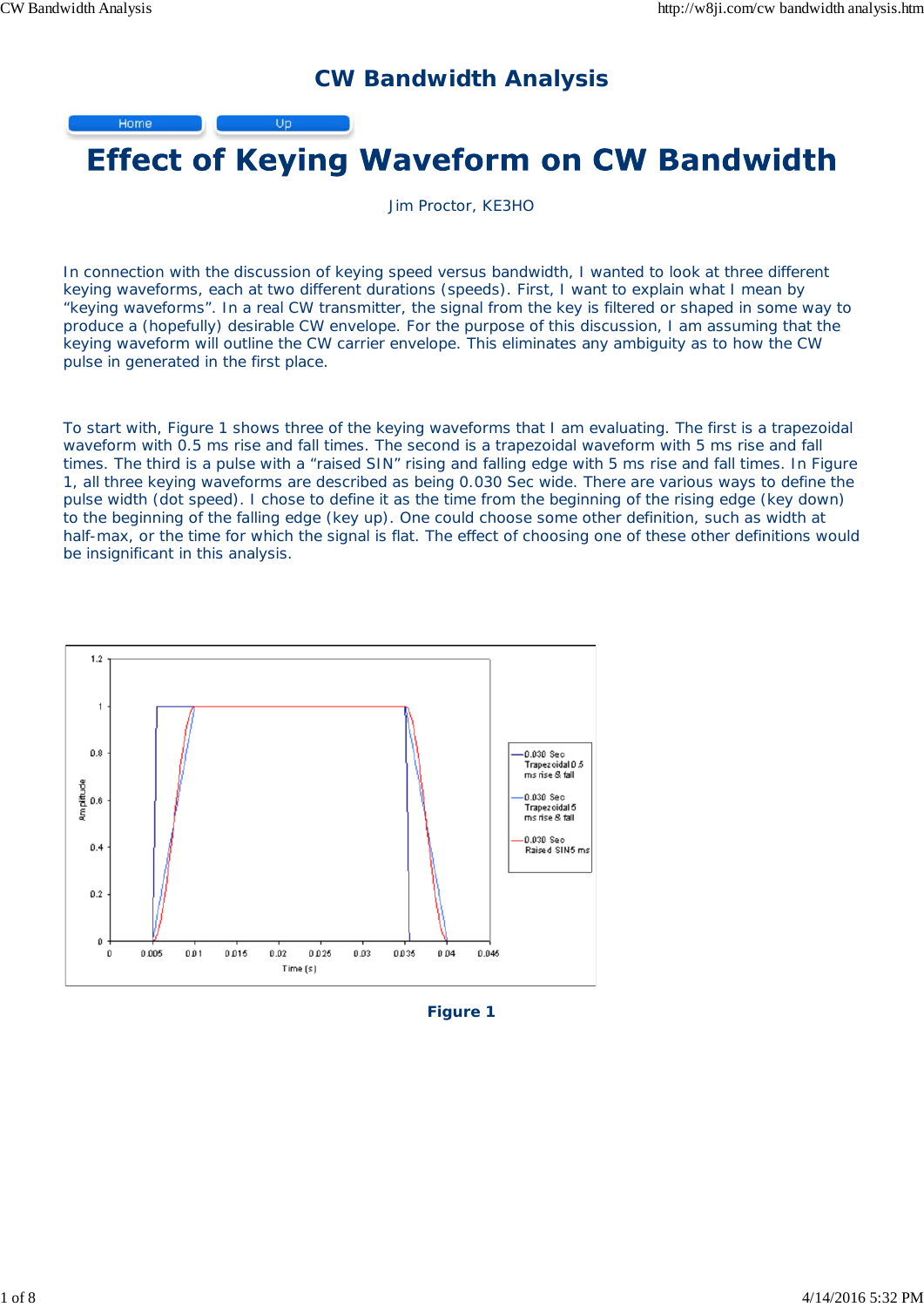Figure 2 shows how the keying waveforms relate to the CW envelope for the purpose of this analysis. You may notice that the peak of the sin wave does not quite touch the keying waveform. This is because the time step, or sampling rate, that I chose for my analysis resulted in data points that fell just to either side of the peak.



Figure 2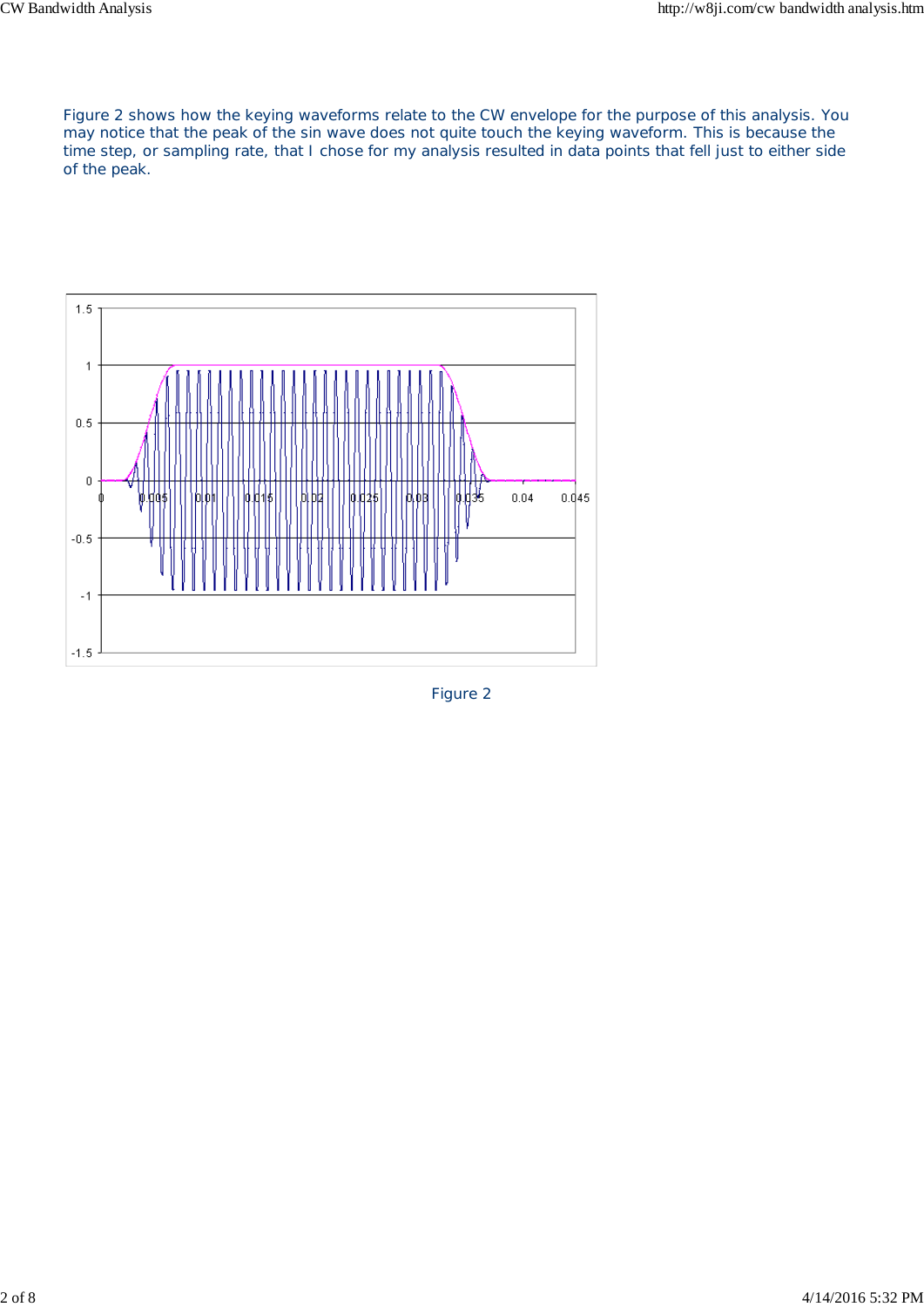First, consider the spectrum of the keying waveforms themselves. Figure 3 shows the spectrum of two keying waveforms. The red trace is a 30 ms wide pulse and the blue is a 300 ms wide pulse, both with the 0.5 ms trapezoidal rising and falling edges. This plot was generated by calculating the Fast Fourier Transform (FFT) of the waveforms (4096 data points were used in all FFT calculations in this paper – the limit of the FFT algorithm in Microsoft Excel). The spectrum was calculated out to 5 kHz, but I plotted only the first 1 kHz. Note that while the distribution of energy in the spectrum is different, the overall envelope of the spectrum is nearly identical except for small differences at very low frequencies (less than 10 Hz).



Figure 3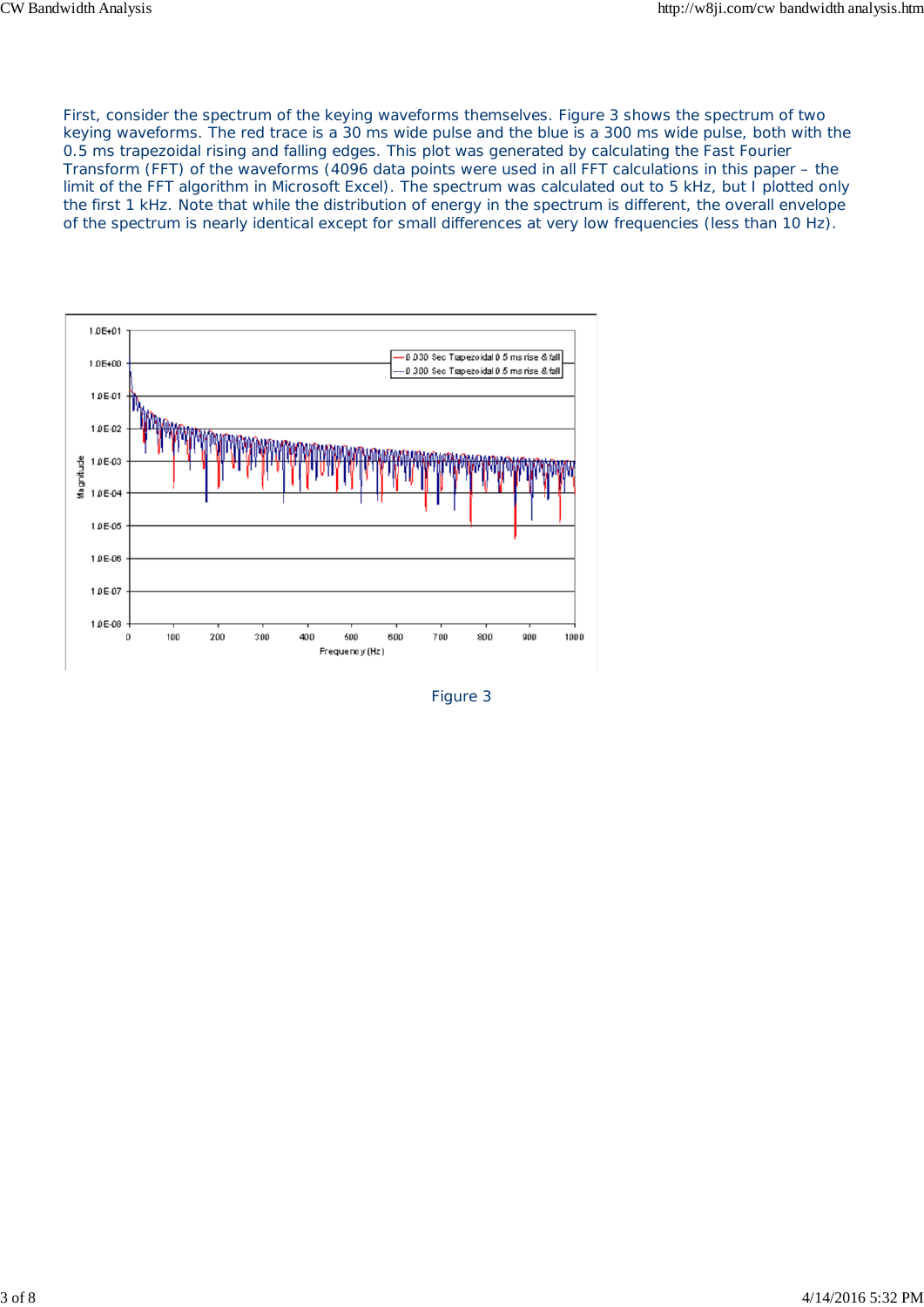Figure 4 shows the same type of plot for 30 ms and 300 ms pulses, this time with the 5 ms trapezoidal rising and falling edges. Again, note that the distribution of energy within the spectrum is different between the two, but the overall envelope of the spectrum is virtually unaffected by the pulse length except at very low frequencies.



Figure 4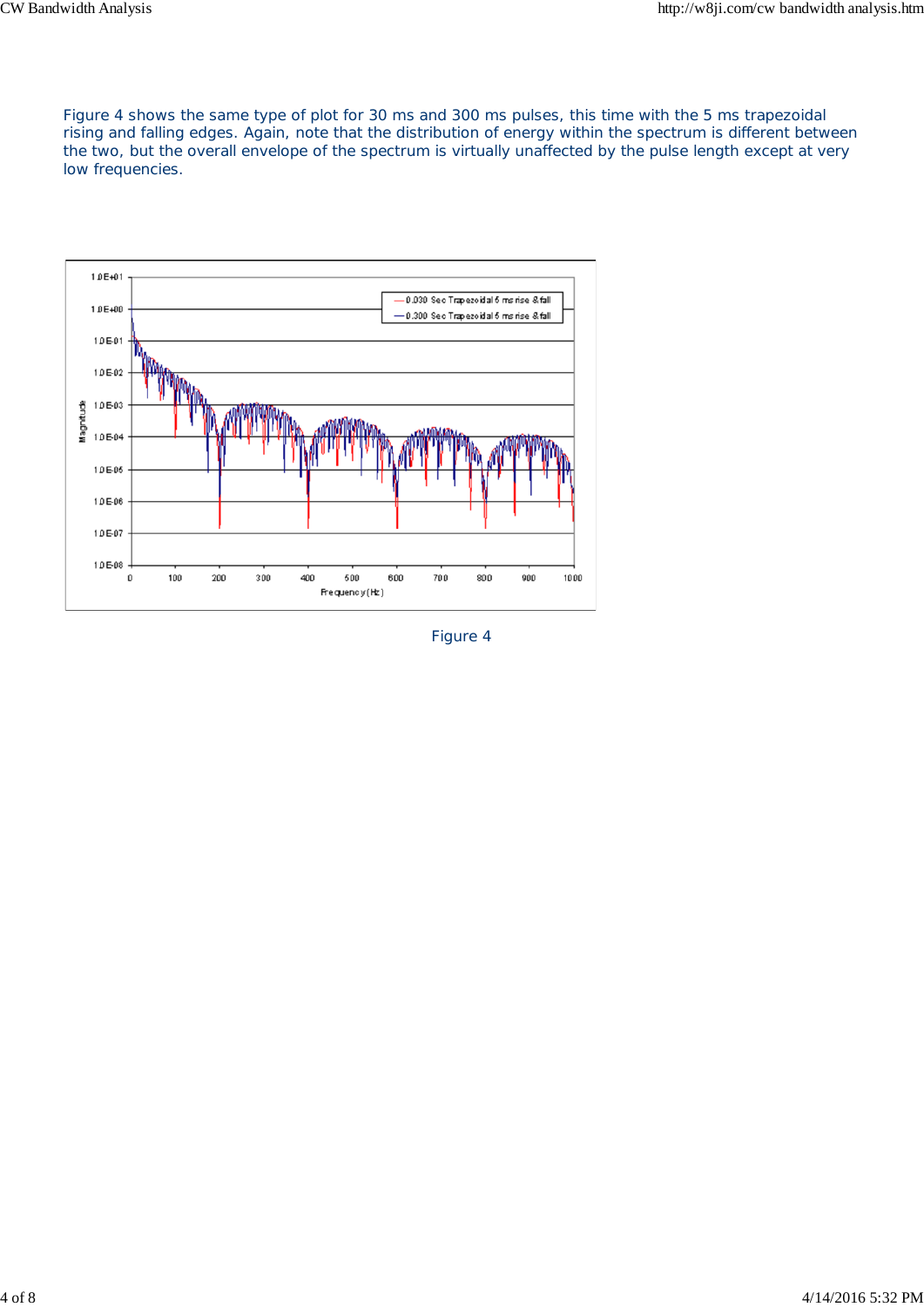Figure 5 shows the spectrum of the 30 ms and 300 ms pulses with the "raised SIN" rising and falling edges. As before, the distribution of energy in the spectrum varies with pulse width, but the overall spectral shape is unaffected by pulse length.



Figure 5

The graphs in Figures 3, 4, and 5 are all plotted on the same scale. However, it will be easier to make another comparison with some new graphs. Figure 6 shows the spectrum of three keying waveforms. All three waveforms are 300 ms in length. The dark blue has the 0.5 ms trapezoidal rising and falling edges. Light blue is the 5 ms trapezoidal rising and falling edges. The red has the "raised SIN" rising and falling edges. This shows that the spectrum of the 5 ms trapezoidal keying waveform falls more rapidly than the other two out to about 250 Hz. From 250 Hz on, the "raised SIN" falls more rapidly than the others. Figure 7 shows the same holds true for the 30 ms pulse length.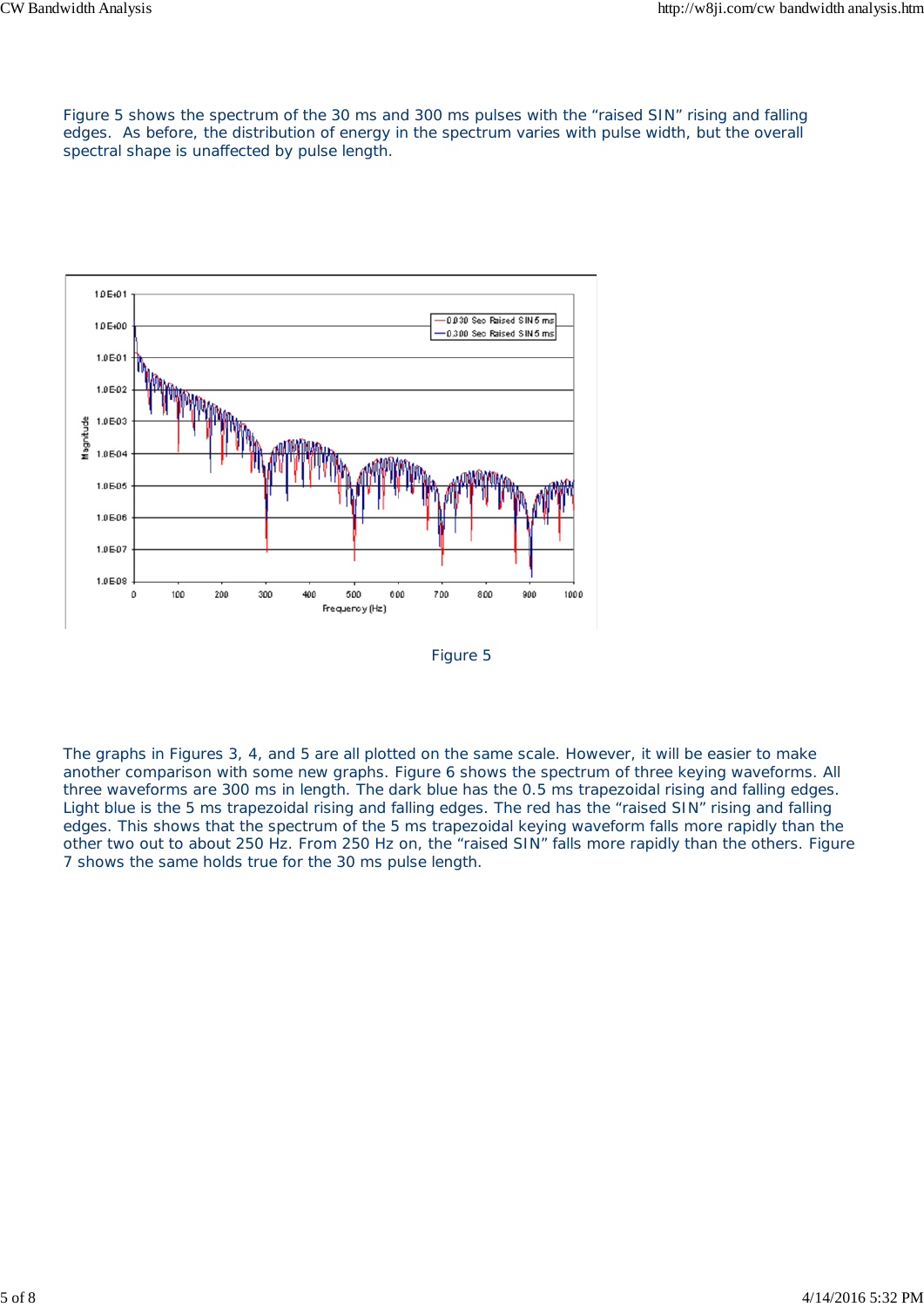

Figure 6



Figure 7

They say "a picture is worth a thousand words". However, so far I have only shown "pictures" of the spectrum of keying waveforms. The next set of plots shows the effect of these keying waveforms on the bandwidth of a CW signal.

Figure 8 shows the spectrum of a 1 kHz carrier (Note 1) modulated by our 30 ms and 300 ms trapezoidal keying waveforms with 0.5 ms rising and falling edges.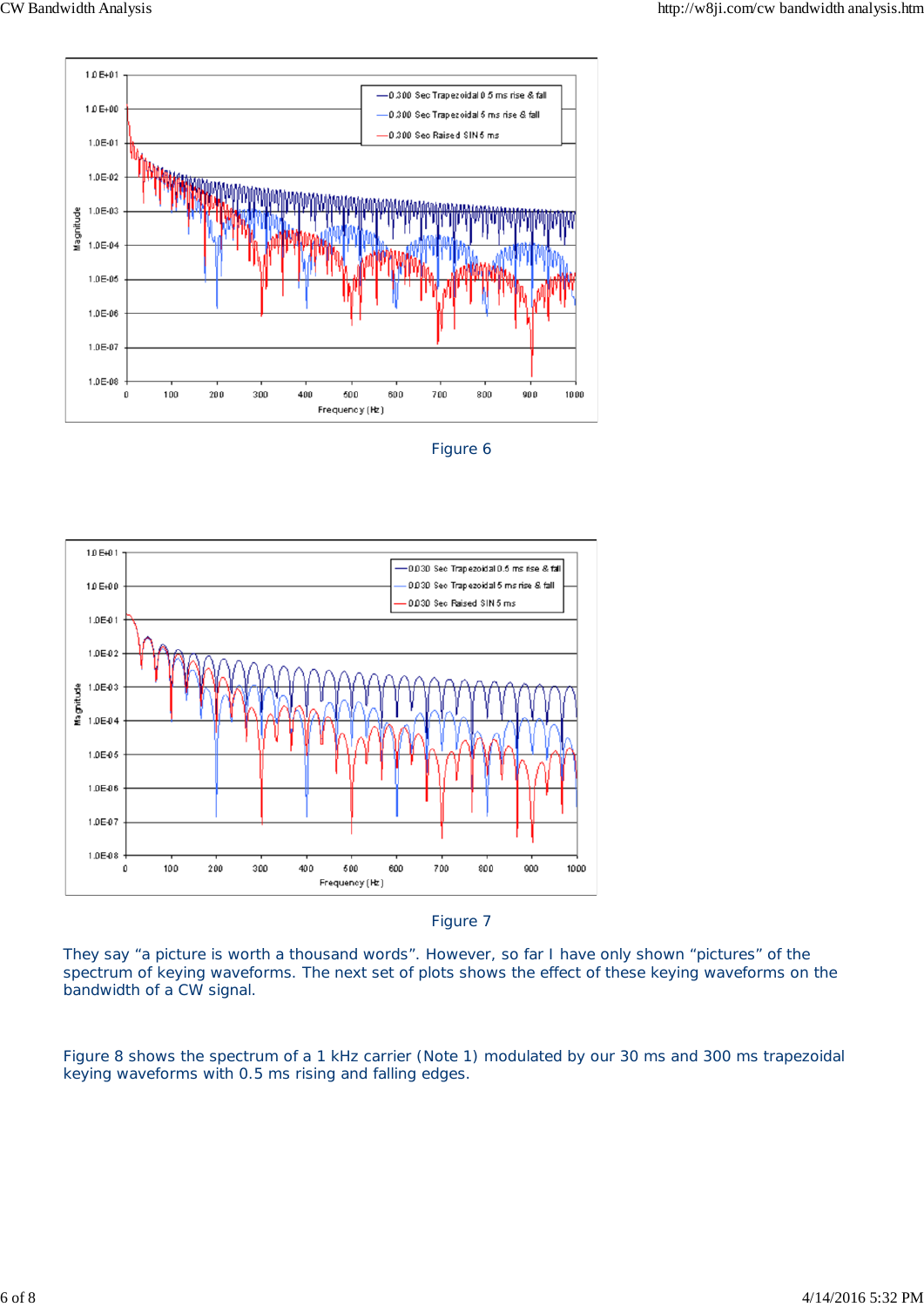



Figure 9 shows our 1 kHz carrier modulated by the 30 ms and 300 ms "raised SIN" keying waveform. Again you can see that the distribution of energy within the spectrum varies with pulse length, but the overall spectral shape is virtually unaffected by pulse length. In Figure 8 you can see that the spectrum falls off by roughly 2 orders of magnitude at  $+/-$  500 Hz from the center frequency. In Figure 9 you can see that the spectrum falls of by roughly 5 orders of magnitude at +/- 500 Hz from the center frequency. It can be seen in these graphs that the occupied bandwidth of a CW signal is determined almost completely by the shape of the rising and falling edges of the keying function. If you compare Figure 3 with Figure 8, you can see that the shape of the spectrum of the CW signal is similar to the spectrum of the keying waveform. Comparing Figure 5 and Figure 9 shows a similar relationship. For example, the dip in the spectrum at around 300 Hz in Figure 5 can clearly be seen at about 700 Hz and 1300 Hz (300 Hz on either side of our carrier frequency) in Figure 9.



Figure 9

Finally, I want to add one item for consideration. If you try to model a real world CW transmitter as a